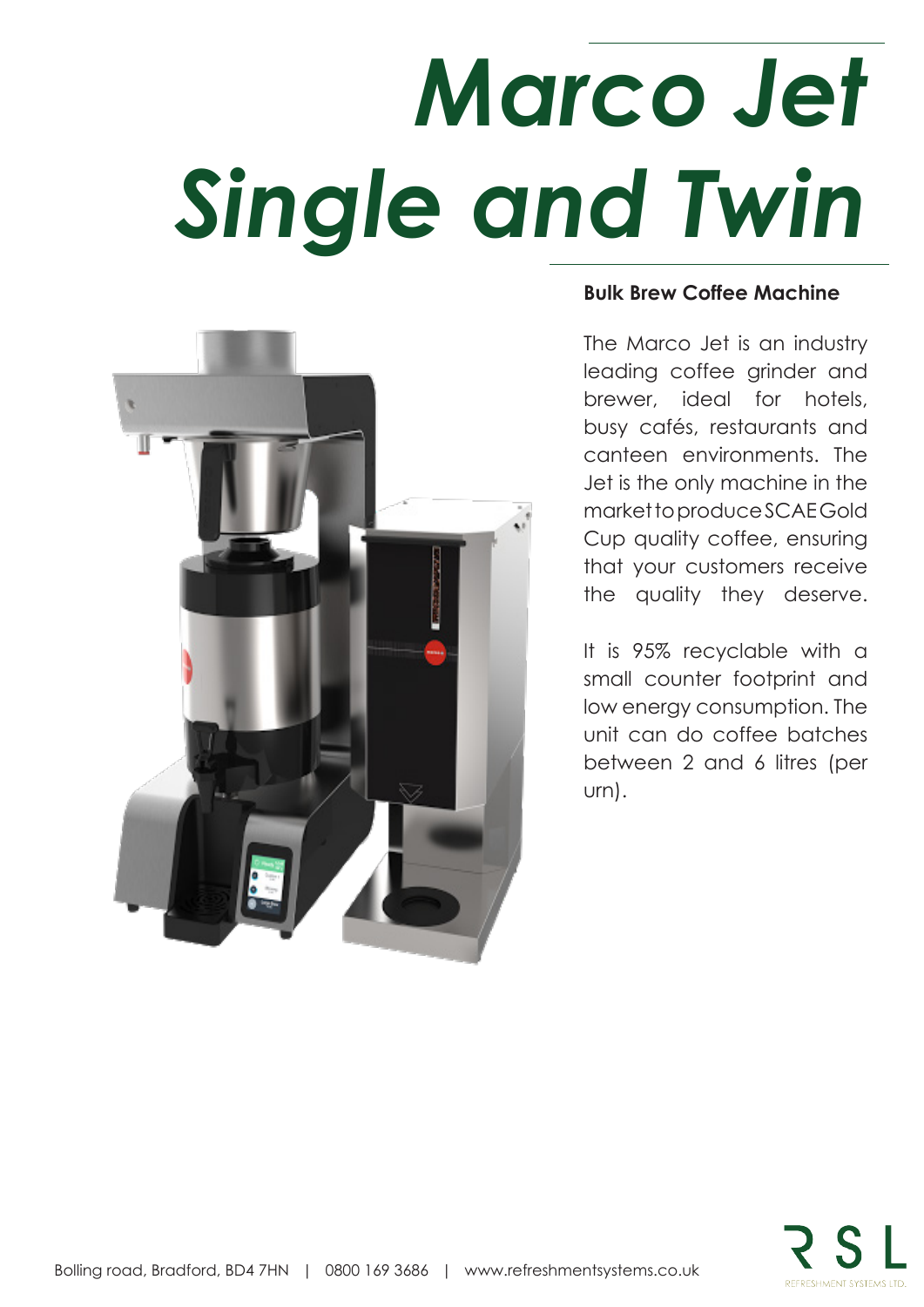# *Marco Jet Single and Twin*

## BENEFITS

- Serves SCAE Gold Cup quality coffee
- User friendly touch screen interface with pictorial instructions on brewing process
- Easy to clean and maintain
- Has the ability to use both beans and preground coffee
- 95% recyclable materials
- Precision water volume and temperature
- Monitors brew time precisely, and tracks time since initial brew on the screen; so you know exactly how long it has been since you last brewed coffee





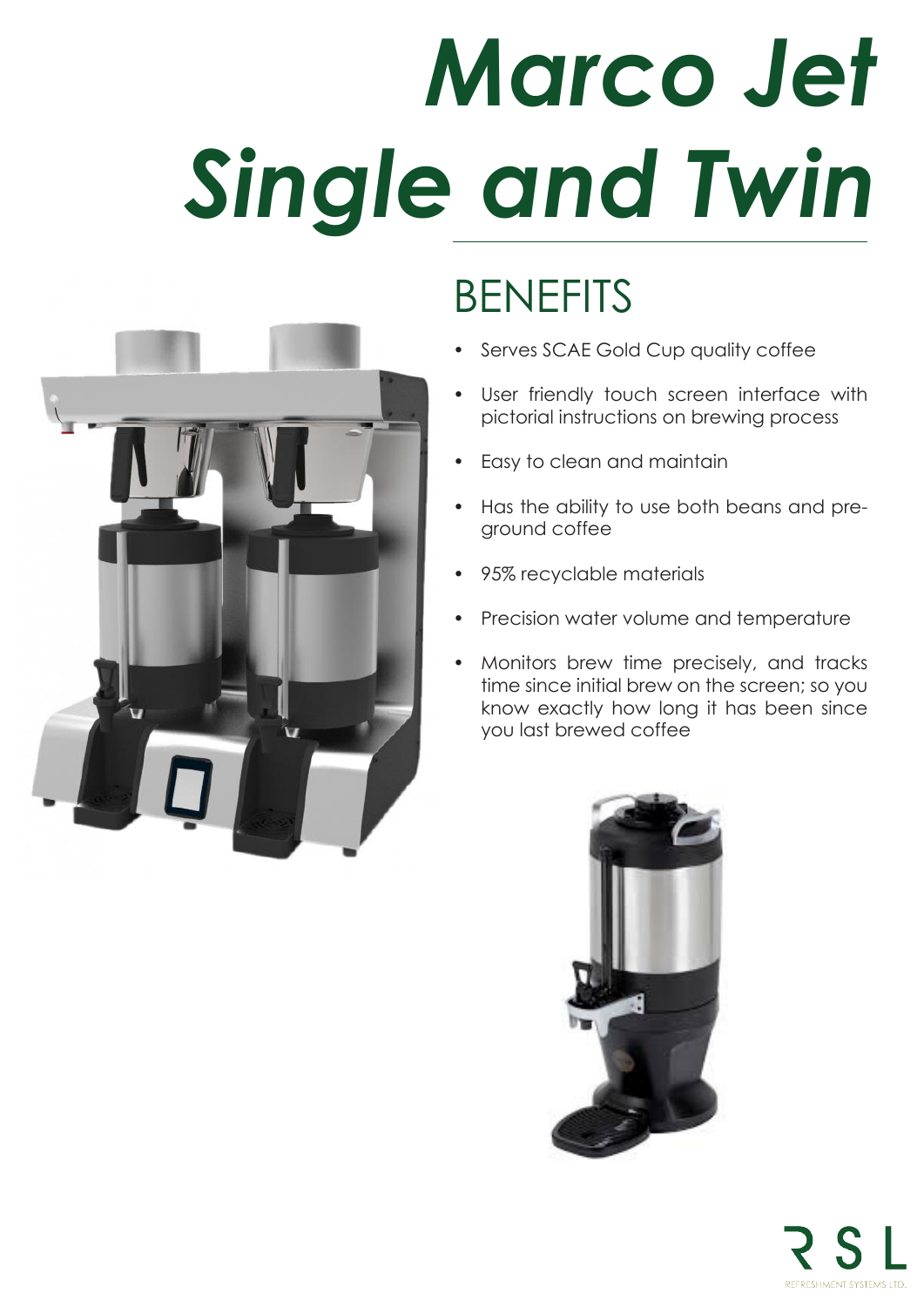## *TECHNICAL SPECIFICATIONS*

#### **Dimensions:**

Single: W:303 H:810 D:444 Twin: W:614 H:810 D:444

### **Weight:**

Single: 24kg Twin: 48kg

**Electrical Specifications:** 2.8kW/5.6kW, 230V

**Water Supply:** 3/4 BSP Single Jet 3/8 BSP Twin Jet

**Environment Credentials:** Made with 95% recyclable materials Best-in-class energy efficiency

#### **Available Extras:**

To cater for large volume sites it is possible to purchase further urns.



## *FURTHER DETAILS*





High Use

Thermal Brewer Fight High High High Mess 6 litres / 10 minutes per urn